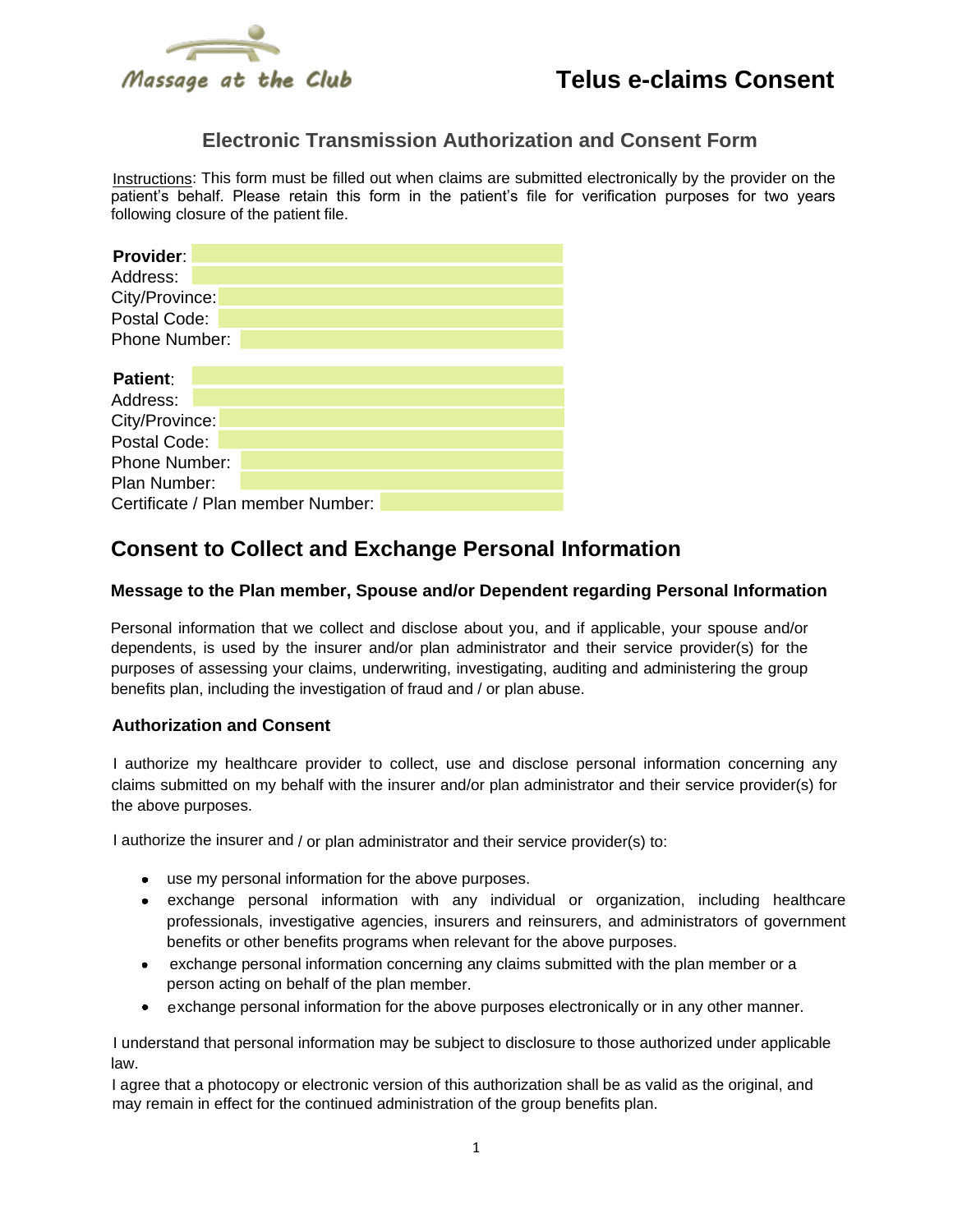

## **Telus e-claims Consent**

#### **Additional Consent Applicable to Plan Members Only**

I confirm that I am authorized by my spouse and/or dependents, if any, to disclose personal information about them to the insurer and/or plan administrator and their service provider(s) for the purposes described above and I confirm that my spouse and/or dependents also authorize the insurer and/or plan administrator and their service provider(s) to disclose information about their claims to me, for the purposes of assessing and paying a benefit, if any, and managing the group benefits plan. I also authorize my spouse and/or dependents to assign benefit payments under the plan to the healthcare provider.

In the event there is suspicion and/or evidence of fraud and/or plan abuse concerning claims submitted, I acknowledge and agree that the insurer and/or plan administrator and their service provider(s) may use and disclose relevant personal information to any relevant organization including law enforcement bodies, regulatory bodies, government organizations, medical suppliers and other insurers, and where applicable my Plan Sponsor, for the purposes of investigation and prevention of fraud and/or plan abuse.

If there is an overpayment, I authorize the recovery of the full amount of the overpayment from any amount payable under the group benefits plan, and the exchange of personal information with other persons or organizations, including credit agencies and, where applicable, my Plan Sponsor, for that purpose.

Date: Signature Contract Contract Contract Contract Contract Contract Contract Contract Contract Contract Contract Contract Contract Contract Contract Contract Contract Contract Contract Contract Contract Contract Contract

Print Name: